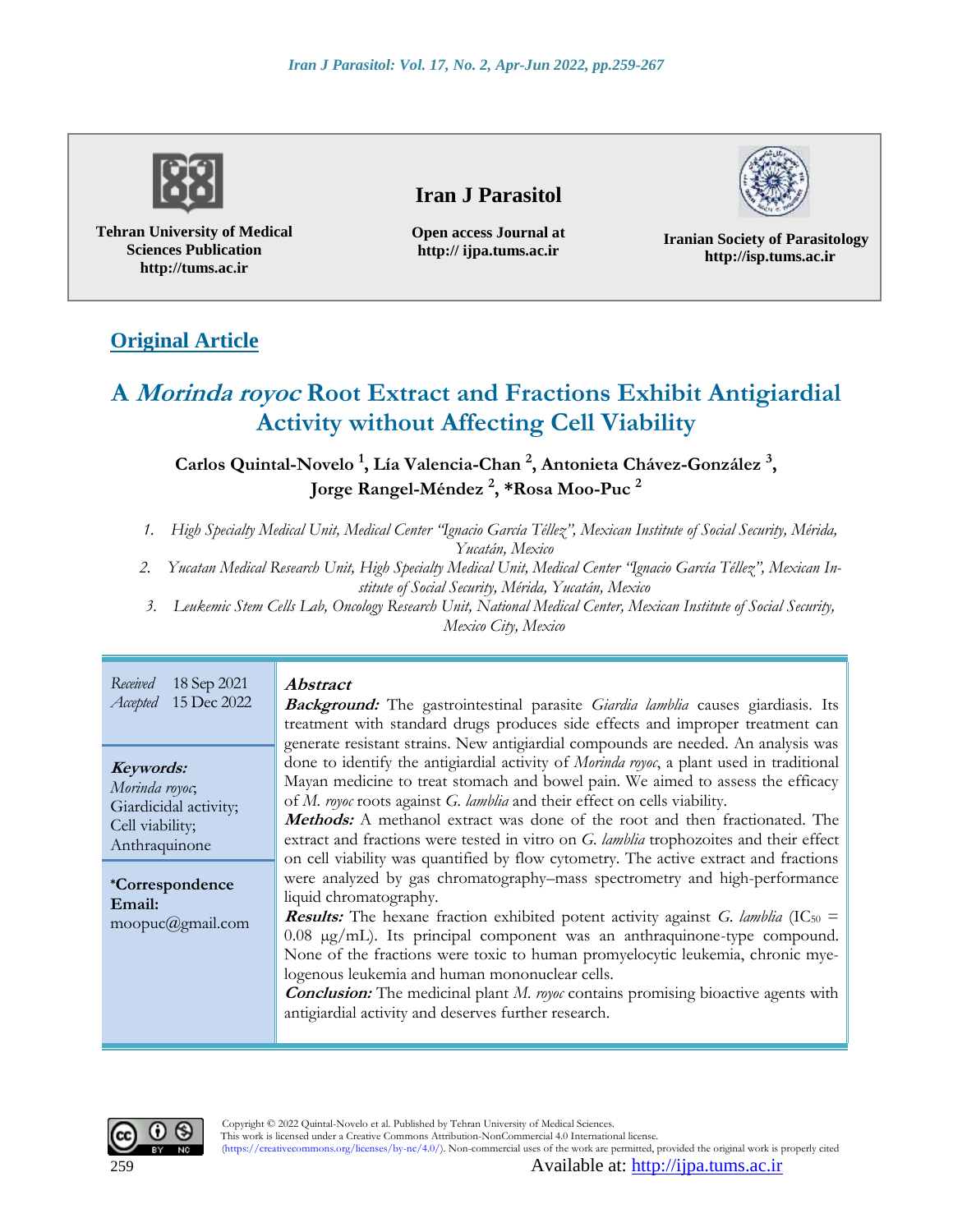## **Introduction**

*iardia lamblia* (syn. *Giardia duodenalis*, *Giardia intestinalis*) is an intestinal parasite that infects humans, domestic animals and wildlife worldwide. It is the causal agent of the disease known as giardiasis, a major cause of diarrhea contracted by ingestion of cysts via contaminated water and/or food. *G. lamblia* spread easily in human populations under conditions of poor hygiene, it can cause asymptomatic, acute or chronic disease. Its symptoms include diarrhea, abdominal discomfort, weight loss and malabsorption (1). The protozoa *G. lamblia* affects adults and children in underdeveloped nations; furthermore, approximately 33% of the population of these nations have presented giardiasis. According to Centers for Disease Control and Prevention (CDC), 15,223 cases were described in 2012 in United States. (2). The main effects of giardiasis in children are: malnutrition, growth decline, little cognitive function and death (3). Due to giardiasis affects development and socioeconomic improvements in developing countries, the WHO included this disease in its Neglected Diseases Initiative since 2004 (4). *G*

Administration of imidazole and nitrofurans is the main treatment for giardiasis. However, treatment with these drugs is not always effective (3). These drugs also cause side effects and their indiscriminate use has generated strains resistant to these drugs (5-7). New, more effective and selective drugs are clearly necessary. Natural products of plant origin are a primary source of new drugs. Sometimes an effective molecule is used in its natural form while others are modified to improve their activity. About 50% of new drugs approved by the United States Food and Drug Administration (FDA) are products of natural origin or their derivatives (8). Mexico has an immensely diverse flora including approximately 26,000 plant species. Many of these are important elements in traditional medicine practices. The Yucatan Peninsula's flora has received extensive ethnobotanical study and many of its plant species have formed part of the botanical medicinal arsenal of the indigenous Maya culture for thousands of years (9).

Morindeae (Rubiaceae family) is a pantropical group of 160 species assigned to six genera. The most species-rich genus is *Morinda* (10). The medicinal plant *M. royoc* is a shrubby plant distributed throughout southern Mexico, Venezuela and the Antilles. On the Yucatan Peninsula it has various applications in the traditional medicinal practice of the Maya culture. Its fruit is roasted and the juice applied to remove warts. When roasted the roots are used to make a poultice for removal of varicose veins, and when boiled they are used to treat stomach pain and cancer. Other uses in traditional medicine include as a diuretic, an astringent, and as a treatment for snake bites, and kidney and liver problems (11-13).

As part of the search at Mexican Institute of Social Security for new antiprotozoal drugs, the present study objective was to evaluate the effects of an extract and fraction from *M. royoc*  L. root on *G. lamblia*.

## **Materials and Methods**

### **Plant material**

*Morinda royoc* L. was collected in Caucel, Yucatán, México (20°59'52.7"N, 89°42'43.8"W) in June 2018. The plant material was identified by comparison with a voucher specimen from the Unit of Natural Resources of the Scientific Research Center of Yucatán (E. Ucán 1502, CICY).

### **Extraction**

Powdered and dried roots of *Morinda royoc* L. (150 g) was macerated three times with methanol ( $3 \times 200$  mL) at room temperature. After complete extraction, the methanol was evaporated under reduced pressure to give a semi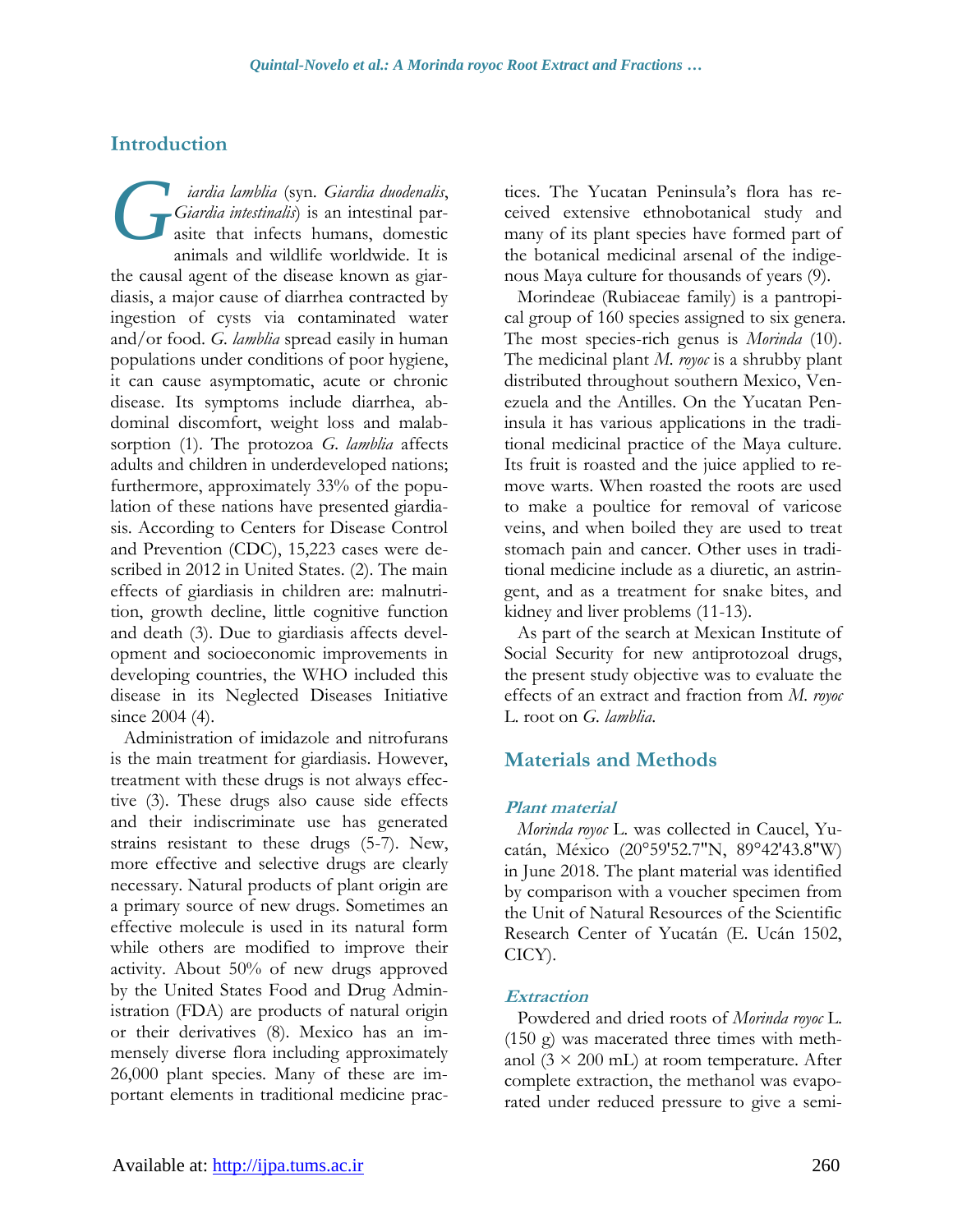solid extract and it was evaluated against *G. lamblia.* According to antigiardial result, the methanol extract (4.1 g) was resuspended in a solution of methanol-water 1:1 (50 mL) and sequentially partitioned in solvents (50 mL) of increasing polarity (hexane, dichloromethane (DCM), ethyl acetate) and the residue that remained after partitioning produced a polar soluble sample. These fractions were evaporated completely by using rotary evaporator under reduced pressure to obtain dry fractions; afterwards these were evaluated against *G. lamblia*. All solvents of technical grade employed for chromatographic extraction were distilled prior to use.

#### **Antiprotozoal assay**

*G. lamblia* strain IMSS:0696:1 was cultured in TYI-S-33 modified medium, supplemented with 10% calf serum, 1 mg/mL bovine bile, 0.1 g/L streptomycin and 100 U/mL penicillin (reagents purchased from Sigma–Aldrich), and subcultured twice a week; for the assay, trophozoites were tested in their log phase of growth. Stock solution of extract and fractions (1mg dissolved in 1mL of DMSO) were added to microtubes containing 1.5 mL of medium in order to reach concentrations of 1.5 3.1, 6.2, 12.5, 25, and 50  $\mu$ g/mL, leading to a final concentration of DMSO that was less than or equal to 1%. The solutions were inoculated with trophozoites of *G. lamblia*  $4 \times 10^4$  and were incubated for 48 h at 37 ºC. After time, trophozoites were measured with a hemocytometer (Neubauer chamber), and the percentage of trophozoite growth inhibition was calculated by comparison with the controls, as the negative control, trophozoites were incubated in culture medium with DMSO 1% (Sigma-Aldrich), this DMSO concentration no affect cell morphology and viability; metronidazole was used as positive control (0.1 to 5 µg/mL, Sigma-Aldrich). The 50% inhibitory concentration  $(IC_{50})$  was calculated by Prisma GraphPad. The experiments were done in duplicate and repeated at least three times (14).

### **Cell culture**

Human promyelocytic leukemia cells (HL60 ATCC CCL-240) and chronic myelogenous leukemia (K562 ATCC CCL-243) were purchased from ATCC and authenticated by STR repeats (Biosynthesis, Lewisville TX). Cell lines were grown in a maintenance medium culture: RPMI medium, supplemented with fetal bovine serum (20% in HL60, HMC and 10% in K562 cells), 1% penicillinstreptomycin, these were incubated at 37 ºC in a humidified  $5\%$  CO<sub>2</sub> atmosphere. The Human Mononuclear Cells (HMC) were obtained from hematologically normal patients undergoing orthopedic surgery. The procedures were performed at the Hematology Department, Medical Specialties Hospital, La Raza Medical Center IMSS, Mexico City, and the Hip Surgery Department, Villa Coapa Hospital, IMSS, Mexico City, respectively. The HMC were isolated using Ficoll Paque Plus (Pharmacia Biotech, Uppsala, Sweden). Cells were then resuspended in RPMI advanced medium and total numbers of nucleated and viable cells were determined with a hemocytometer, using Turck solution and trypan blue stain, respectively. HMC were collected according to institutional guidelines, including written informed consent from each donor.

All procedures were approved by the Ethics and Scientific Committee at IMSS with number R-2013-3602-6 (15).

### **Cell viability assay**

Cells  $(5 \times 10^4)$  in maintenance medium were inoculated in a 48-well plate and were evaluated with extracts at different concentrations (6.25, 12.5, 25, and 50 μg/mL) for 48 h. After this time, cells were dyed with 4',6-diamidino-2-phenylindole, dihydrochloride (DAPI) for 15 min. Then, the cells were analyzed immediately using a FACSCalibur Flow Cytometer (BD Bioscience, USA). Cells with media only (untreated) and with added Dymethyl sulfoxide 1% (DMSO) were also measured as nega-

.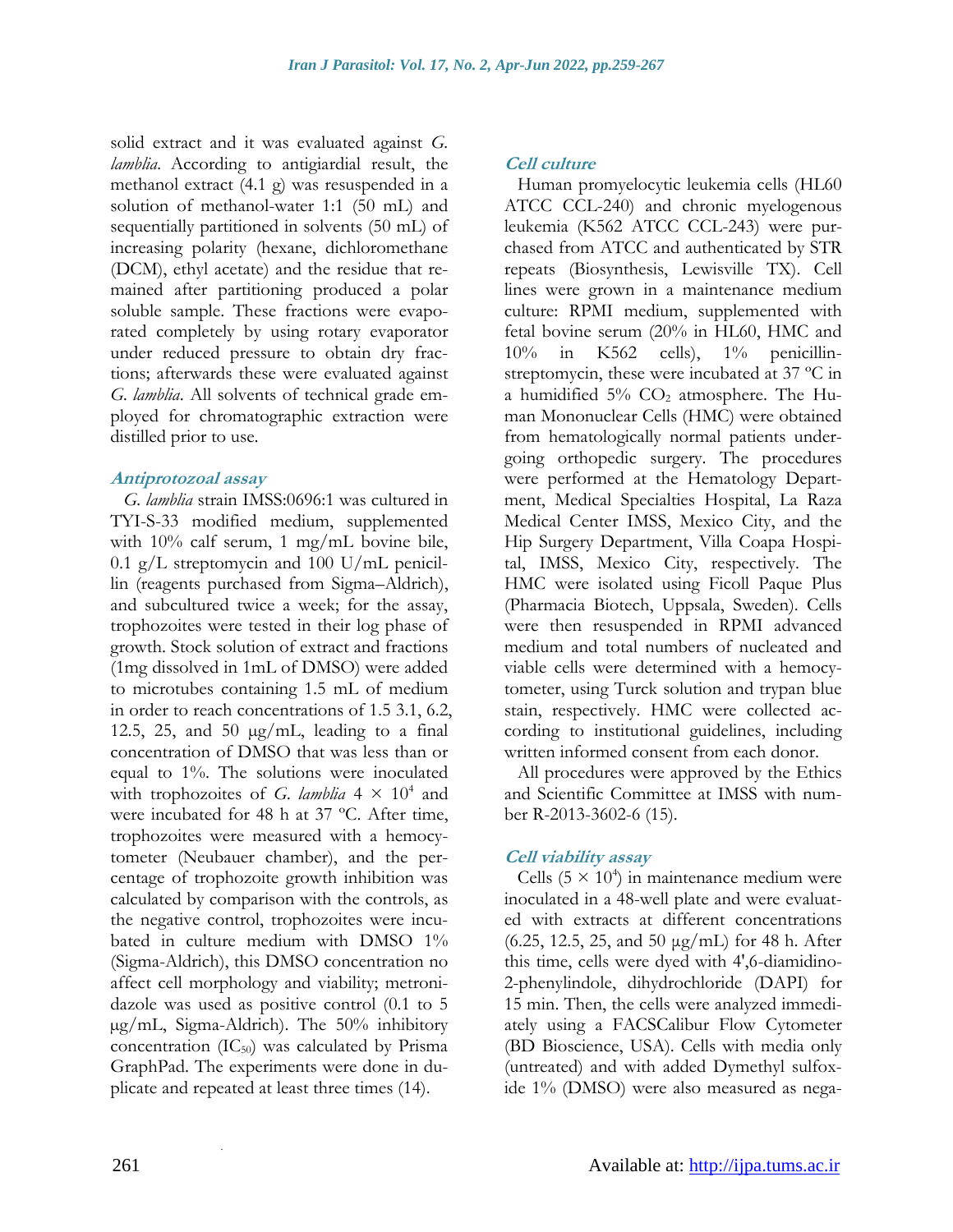tive controls, while cells treated with Partenolide 10 µM was used as a positive control in K562 cell line, dasatinib 100 nM was used as a positive control in HL60 cell line and hydrogen peroxide 50  $\mu$ M (H<sub>2</sub>O<sub>2</sub>) as a damage control in HMC (15). The experiments were performed in triplicate.

#### **GC-MS analysis**

We analyzed methanol extract and hexane fraction of *M. royoc* L roots using gas chromatography-mass spectrometry (GC-MS). Gas chromatograms and mass spectra were obtained on an Agilent Technologies GC-MS instrument (models 6890N and 5975B) using the following chromatographic conditions: split injection; 1 mL sample at 1% concentration; Ultra 1 column (25 m  $\times$  0.2 mm i.d.); flow rate 1.0 mL/min (helium as carrier gas); oven temperature program: T1 = 180  $\degree$ C (3 min), T2 = 280 °C (15 min), gradient 10 °C/min; injector and detector (FID) temperature at 280 °C. We analyze the main compounds presents in the bioactive extracts and there were identified by comparison with NIST 2005 base data, in addition to comparison with literature reports.

### **HPLC analysis**

One milligram of the methanolic extract and fractions was dissolved in 1 mL of methanol. Furthermore, they were diluted with methanol at a final concentration of 50 mg/L. Highperformance liquid chromatography (HPLC) was performed on an Agilent 1260 liquid chromatography system fitted with a quaternary pump, auto-sampler, and a diode array detector (DAD) set at 290 nm. It was employed a Zorbax Eclipse plus C-18 (100 x 4.6 mm, 5 μm) column (Agilent) coupled to an analytical guard column (Zorbax Extend C18, Agilent,  $4.6 \times 12.6$  mm,  $5 \mu m$ ), operated with column temperature set at 40 °C. The initial mobile phase consisted in methanol (A)-water (B) (65:35,  $v/v$ ) at a flow rate of 1.2 mL/min for a linear gradient elution as follows: a hold of 65%A for 15 min; increase to 80% A in 5 min with a hold to for 5 min; finally return to the original conditions in 5 min. The injection volume was 2 μL.

### **Results**

### **Extraction**

Methanol extraction of 150 g dried and powdered *M. royoc* L. root produced 6.4 g crude extract. A 4.1 g aliquot of the methanol crude extract was extracted using the organic solvents n-hexane, dichloromethane and ethyl acetate, as well as a residual methanol-water fraction; the hexane produced 0.82 g, the dichloromethane 0.49 g, the ethyl acetate 0.97 g and the aqueous residual fraction 1.1 g (Table 1).

| <i>Variable</i>          | Yield $(%)$ | $IC_{50} \mu g/mL$ |
|--------------------------|-------------|--------------------|
| Methanol extract         | 4.26        | $1.13 \pm 0.51$    |
| Hexane fraction          | 0.87        | $0.08 \pm 0.03$    |
| Dichloromethane fraction | 0.52        | $1.10 \pm 0.23$    |
| Ethyl acetate fraction   | 1.03        | $1.09 \pm 0.34$    |
| Methanol-water residual  | 1.17        | $5.21 \pm 1.28$    |
| Metronidazole            |             | $0.21 \pm 0.01$    |

**Table 1:** Yield and antigiardial activity of methanol extract of *M. royoc* roots and its fractions

#### **Antiprotozoal assay**

The extract and fractions were screened for their ability to inhibit *G. lamblia* trophozoites. The methanol extract and polarity ascendant fractions displayed significant inhibitory activity  $(0.08 - 5.21 \mu g/mL)$ . However, the hexane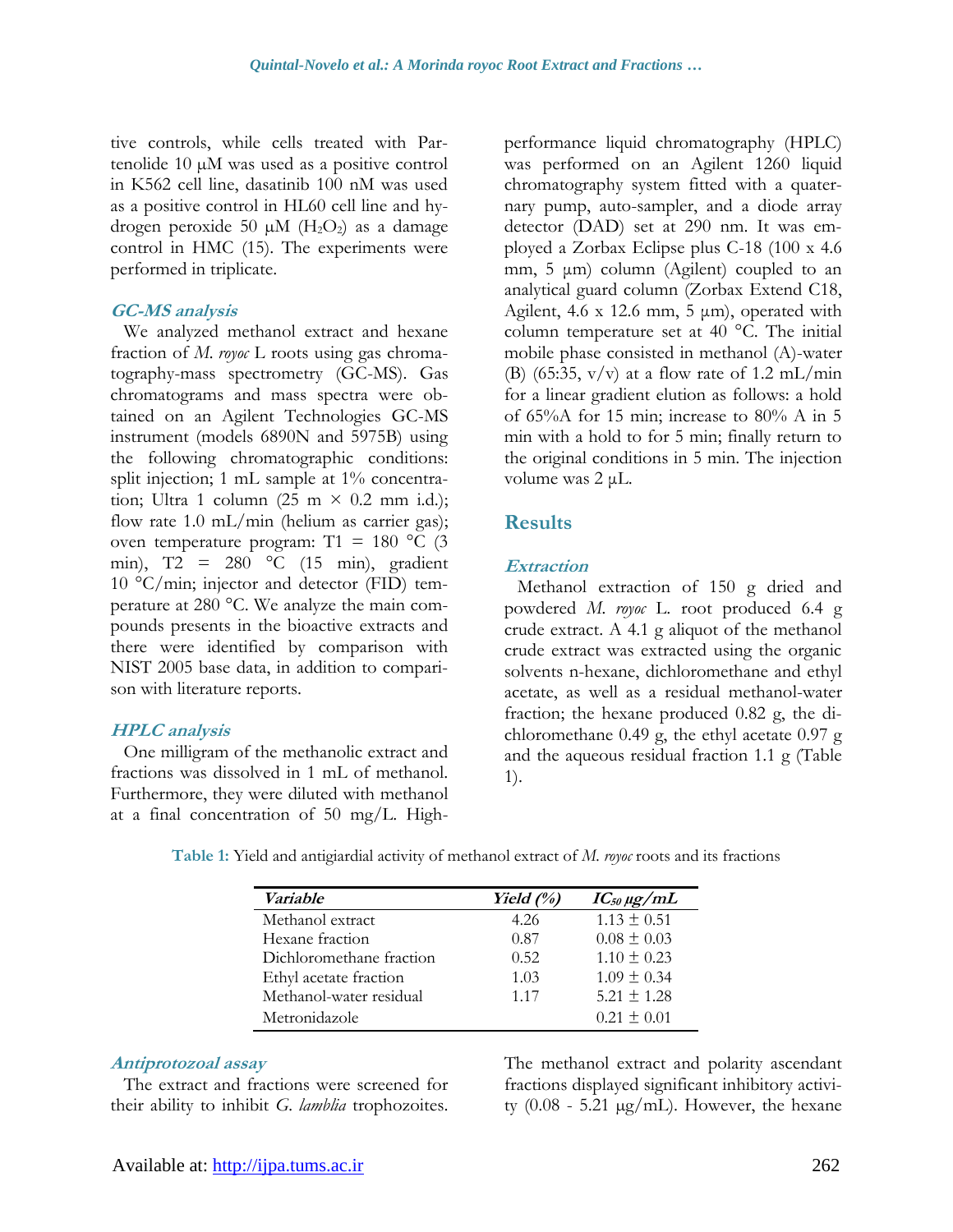fraction exhibited an inhibitory effect more potent than the initial extract and the other fractions; the least potent was the methanolwater residual fraction (Table 1).

#### **Cell viability assay**

In order to evaluate the cytoxicity of methanolic extract and hexanic fraction from *M. royoc*, we carried out the evaluation against leukemia cells and Human Mononuclear cells through cell viability assay. Cell viability in the methanol extract and hexane fraction were assessed with flow cytometry (Fig. 1). Both

caused a concentration-dependent decrease in the K562 cell line (Fig. 1), with an increasing number of DAPI-stained cells (dead cells). Only a small decrease in cell viability  $($ was observed after treatment with 1% DMSO, while the positive control (parthenolide) exhibited a significant cytotoxic effect. The assays using the HL60 and HMC cells produced similar results (Fig. 1). The  $CC_{50}$  concentration was  $\geq 100 \mu g/mL$  in all evaluated cell lines. The dichloromethane, ethyl acetate and methanol-water fractions exhibited no activity (data not shown).



**Fig. 1:** Effect of *M. royoc* methanol extract (a), and hexane fraction (b) on K562, HL60, and HMC cell viability. DAPI-stained cells were analyzed by flow cytometry

#### **GC-MS analysis**

Chromatographic analysis of the *M. royoc* methanol crude extract and hexane fraction identified their principal chemical compounds (Fig. 2). In the methanol crude extract the principal compounds were soranjidiol (RT = 16.6 min, 15.04%, MS (70 eV) *m/z* rel. int. = 254  $[M^+ (100))$  and morindone (RT = 14.9)

.

min,13.23%, MS (70 eV) *m/z* rel. int. = 270 [M]<sup>+</sup> (100)). These were confirmed by comparison with previous reports on *Morinda* species and phytochemical analysis of *M. royoc* roots. The major chemical compound identified in the hexane fraction was morindone (RT = 14.9 min, 44.83%, MS (70 eV) *m/z* rel. int.  $= 270$  [M]<sup>+</sup> (100)).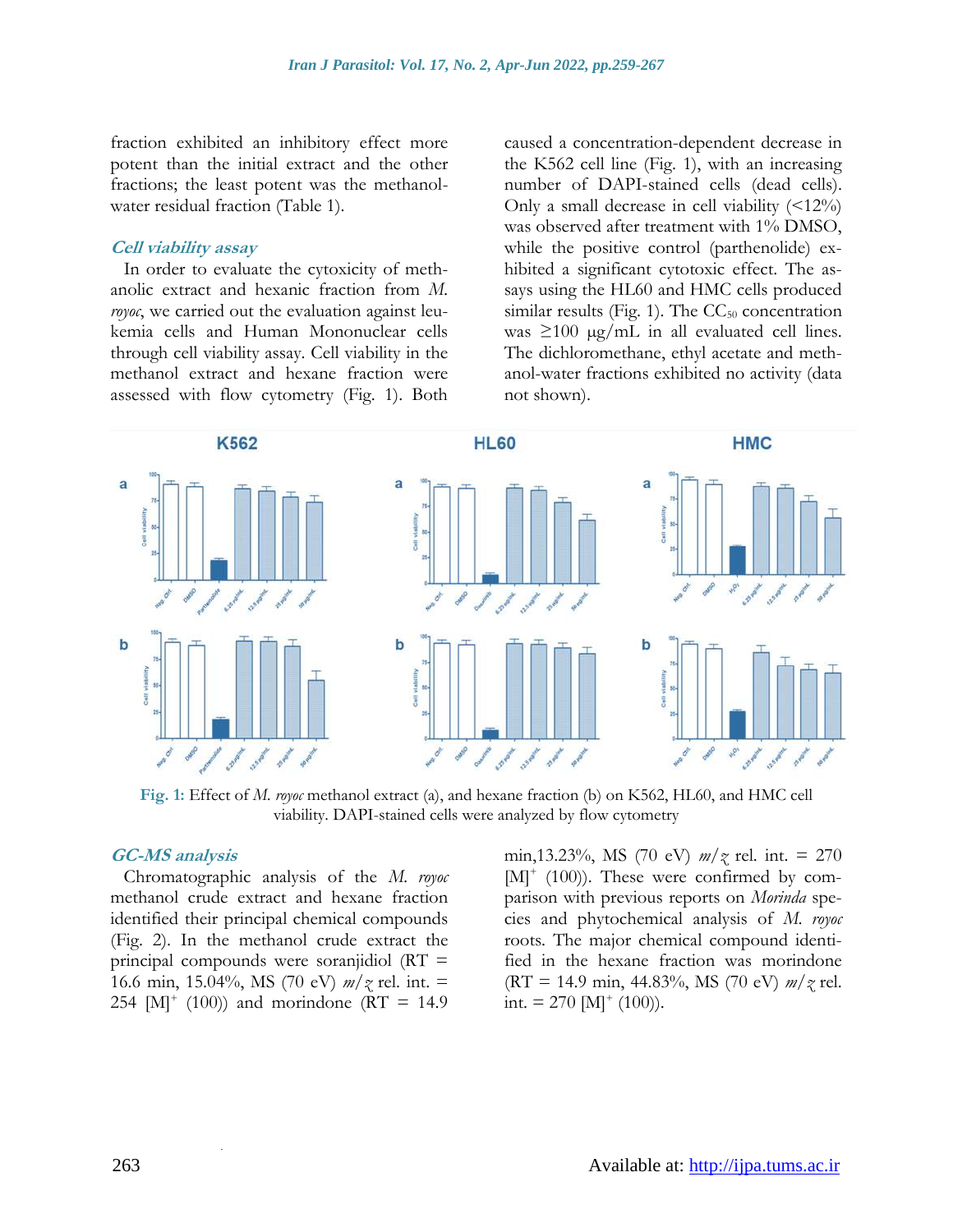

**Fig. 2:** A typical GC-MS chromatogram of the chemical constituents of methanol extract (a) and hexane fraction (b)

#### **HPLC analysis**

Analysis by HPLC coupled to a DAD detector set at 290 nm with a Zorbax Eclipse plus C-18 column was used to generate constituent complexity profiles of the methanol extract and hexane fraction (Fig. 3). The methanol extract (A) exhibited at least three major resolved peaks (1 to 3 min) and the hexane fraction (B) just one major constituent (RT: 9 to 10 min).



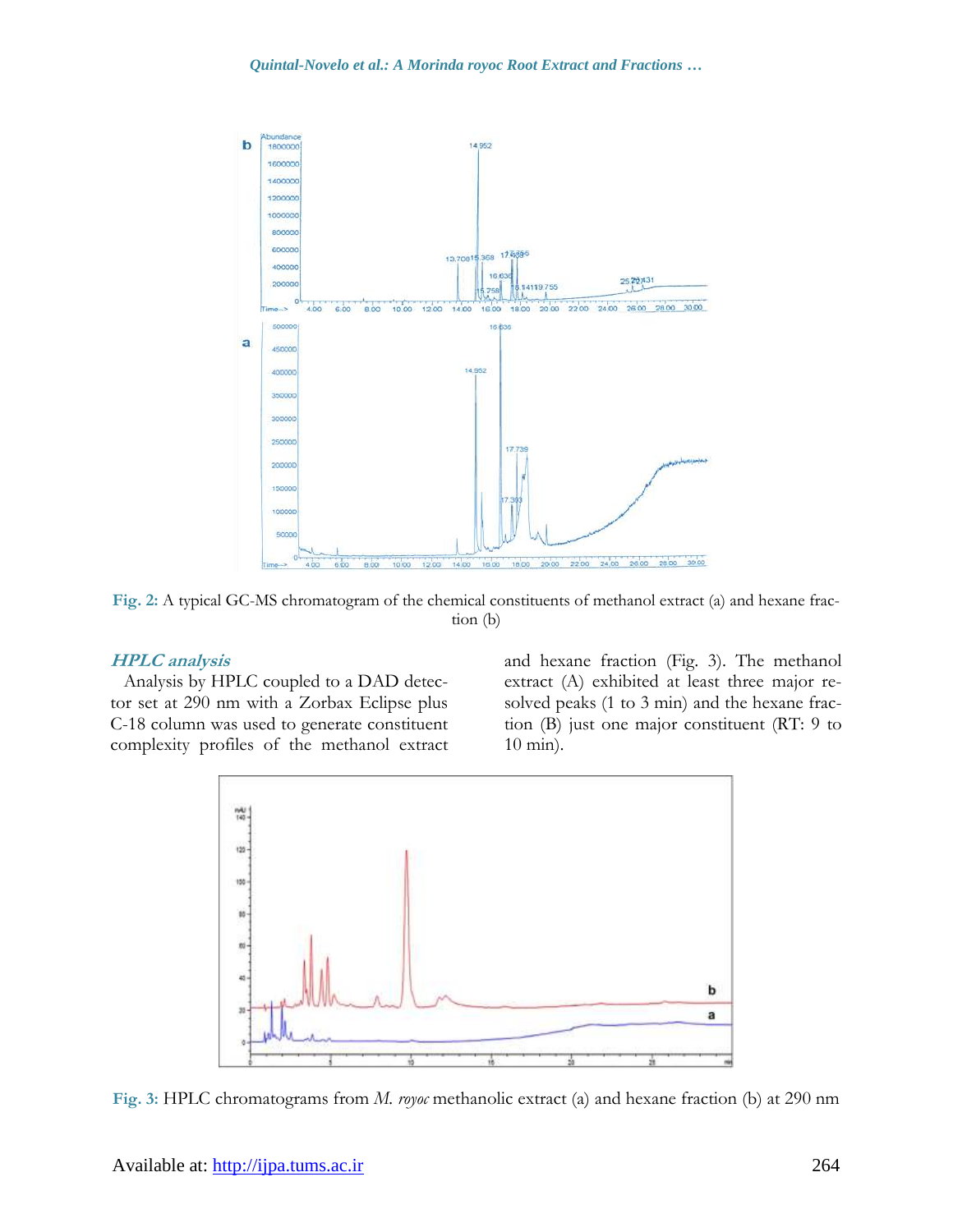### **Discussion**

As part of our research aimed at identifying new antiprotozoal agents in medicinal plants and explaining their use in traditional medicine in Mexico, we evaluated the activity of *M. royoc* root extract and fractions against *G. lamblia*. Both the extract and fractions were active against *G. lamblia* trophozoites  $(IC_{50} < 5.21)$ µg/mL); indeed, the hexane fraction was more active  $(IC_{50} = 0.08 \text{ µg/mL})$  than the positive control (metronidazole). To the best of our knowledge, this is the first report of the antigiardial activity of *M. royoc* L. root extract and its fractions. Giardiasis is one of the main causes of diarrhea among children and causes problems such as malabsorption and loss of weight, leading to delayed growth and development. Metronidazole is still the principal treatment for giardiasis, although it has reported toxicity and resistance. New alternative treatments for giardiasis are therefore necessary, and renewable natural sources such as *M. royoc* are promising.

The hexane fraction of *M. royoc* root had potent activity against *G. lamblia*, and did not exhibit complexity in the GC-MS and HPLC analyses. The observed antiprotozoal activity correlates with this fraction's anthraquinones content, suggesting its use as a phytomedicine in pharmaceutical applications. This is supported by studies of the antiprotozoal activity of anthraquinones from *Morinda* species. From roots cultured *in vitro* of *M*. *royoc*, the anthraquinone morindone showed antifungal (MIC  $= 1.9 \mu g/mL$ ), and antibacterial activity (MIC  $= 15 \mu g/mL$  (16). Three anthraquinones isolated from the stems of *M. elliptica* R. (5 hydroxy-2,2-dimethyl-4H-anthra[2,3-

d][1,3]dioxine-6,11-dione; lucidin; and rubiadin-1-methyl ether) exhibited activity against both *Entamoeba histolytica* and *G. lamblia* (MIC  $= 7.8 - 125$ mg/mL) (17). The lucidin had the lowest MIC values (MIC = 31.25 vs. *E. histolytica* and 7.80 µg/mL vs. *G. lamblia*) but it was still less active than the metronidazole stand-

.

ard. In another study the anthraquinone lucidin-ω-isopropyl isolated from the roots of *M. panamensis* Seem exhibited activity against *Trichomonas vaginalis* (1.32 μg/mL) at a level slightly higher than the metronidazole control (6 μM = 1.03 μg/mL) (18).

The cell viability assays using human mononuclear cells, and the K562 and HL60 cell lines identified no toxicity at concentrations higher than those with antigiardial activity. In a similar study, an extract of root of the native plant *M. officinalis* and another extract of its hairy roots cultured *in vitro* had no toxicity to splenic lymphocytes in vitro (19). Additionally, the extracts attenuated dextran sodium sulfateinduced chronic ulcerative colitis in mice by regulating inflammation and lymphocyte apoptosis, as well as mitigating the symptoms of colitis, including diarrhea, body weight loss, colon shortening, histological damage and decreased inflammatory cytokine levels. A study evaluating the cytoprotective effects of a *M. officinalis* methanol extract against hydrogen peroxide-induced oxidative stress in Leydig TM3 cells found that treating the cells with 250 μg/mL of extract had a significant protective effect in the cell viability assay (20).

The GC-MS analysis identified the major components of the methanol extract and hexane fraction. Based on the profiles these are anthraquinone type compounds (21). The plant species of Rubiacea family are characterized by the production of anthraquinones-type compounds, these have been isolated from the roots. The *M. royoc* methanol extract had two major constituents, soranjidiol and morindone, while morindone was the only major constituent in the hexane fraction. These findings agree with previous reports of seven anthraquinones from *in vitro* cultured *M. royoc* L. roots, two of which were morindone (9,10 anthracenedione,1,2,5-trihydroxy-6-methyl-, molecular weight 270 g/mol) and soranjidiol (9,10-anthracenedione,1,6-dihydroxy-2 methyl-, molecular weight 254 g/mol) (22). Both have been reported in different *Morinda*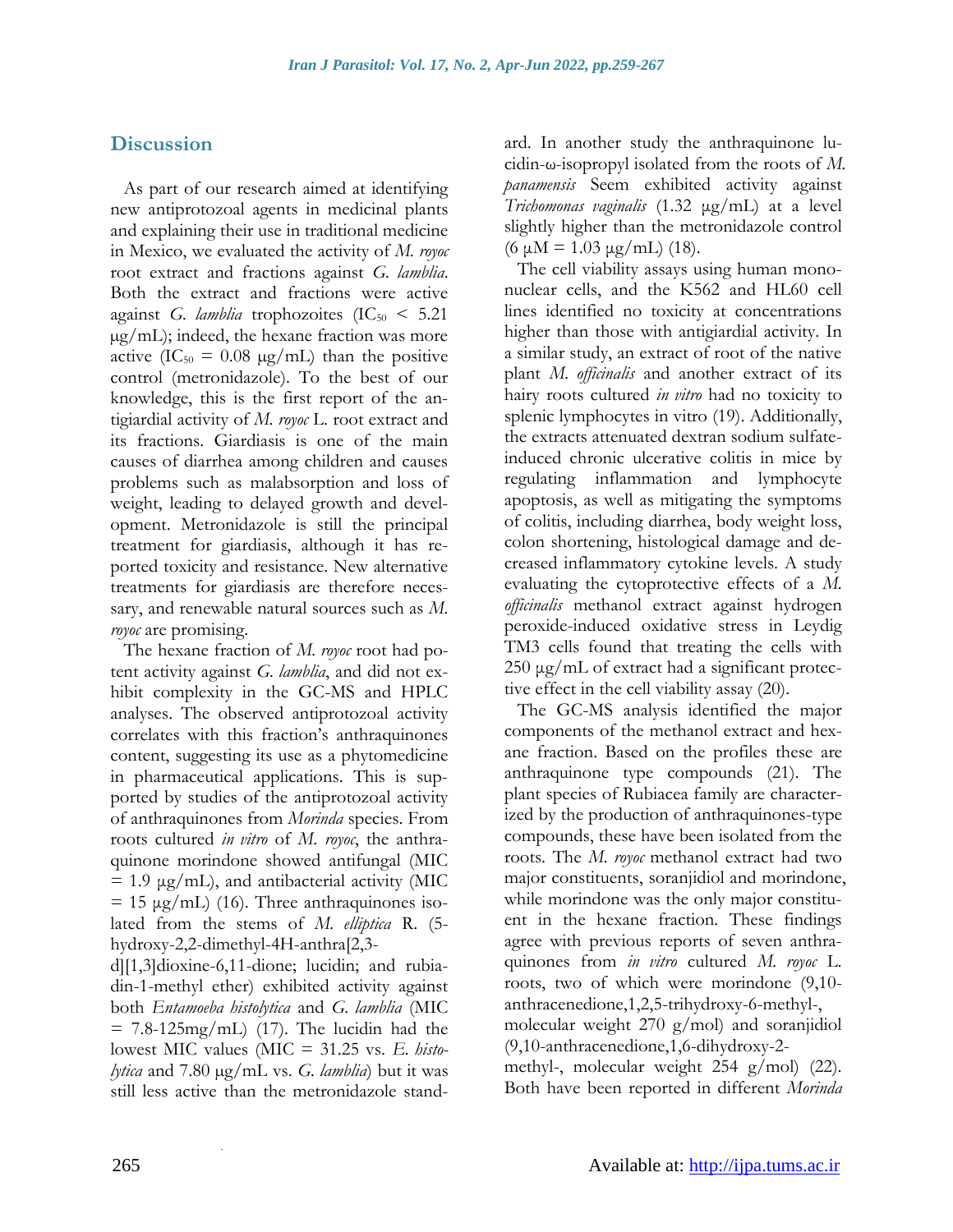species. Perhaps one of the most studied species of this genus is *M. citrofolia*, commonly known as "noni". Anthraquinone compounds have been isolated mainly from this species, and morindone found to be produced mainly in its roots (23-26). Morindone and soranjidiol have also been isolated from the stems and roots of *M. elliptica* (17, 27). The HPLC analysis supported the GC-MS chromatogram in that it identified a single major compound in the *M. royoc* hexane fraction. This result will be important for standardizing the extract for future *in vivo* assays and possible applications as a phytomedicine.

The antigiardial activity shown in the present results support its traditional medicinal uses. For example, in Cuba *M. royoc* root has multiple uses including as an herbal supplement with purported stimulating, revitalizing and antistress activity, and as an ingredient in drinks claimed to have digestive, cleansing or aphrodisiac properties (22). An alcoholic extract of *M. royoc* root is also used in a nutritional supplement known as PV-2 (28).

## **Conclusion**

A methanol extract and its hexane fractions from *M. royoc* root exhibited clear antigiardial activity in vitro, providing evidence-based support for its ethnomedical use. This is the first report of this kind of activity with this extract. In vivo and toxicological studies are planned to better define the potential therapeutic benefits of this extract. *M. royoc* clearly contains promising bioactive compounds and deserves extensive further research. The present results constitute an initial study in the ongoing search for new antiprotozoal agents and suggest that *M. royoc* root extracts are a potential prototype phytomedicine for development of new drugs against *Giardia lamblia*.

### **Acknowledgements**

The authors are grateful to John Lindsay Edwards for manuscript proofreading, and to

Fundacion IMSS, A.C., Dr. Jesús Kumate Rodriguez Health Research Center, for access to their facility at the Parque Científico Tecnológico de Yucatán. This research did not receive any specific grant from funding agencies in the public, commercial, or not-profit sectors.

## **Conflicts of interest**

We declare that there is no conflict of interest regarding the present study.

## **References**

- 1. Soares R, Tasca T. Giardiasis: an update review on sensitivity and specificity of methods for laboratorial diagnosis. J Microbiol Methods. 2016;129:98-102.
- 2. Dunn N, Juergens AL. StatPearls [Internet]. Treasure Island (FL): StatPearls Publishing; 2020-2019 Jan 6. [https://www.ncbi.nlm.nih.gov/books/NBK5](https://www.ncbi.nlm.nih.gov/books/NBK513239/) [13239/](https://www.ncbi.nlm.nih.gov/books/NBK513239/)
- 3. Kulakova L, Galkin A, Chen CZ, Southall N, Marugan JJ, Zheng W, Herzberg O. Discovery of novel antigiardiasis drug candidates. Antimicrob Agents Chemother. 2014;58(12):7303-11.
- 4. Savioli L, Smith H, Thompson A. *Giardia* and *Cryptosporidium* join the 'Neglected Diseases Initiative'. Trends Parasitol. 2006;22(5):203-8.
- 5. Lalle M, Hanevik K. Treatment-refractory giardiasis: challenges and solutions. Infect Drug Resist. 2018;11:1921-1933.
- 6. Müller J, Hemphill A, Müller N. Physiological aspects of nitro drug resistance in *Giardia lamblia*. Int J Parasitol Drugs Drug Resist. 2018;8(2):271-277.
- 7. Leung AKC, Leung AAM, Wong AHC, Sergi CM, Kam JKM. Giardiasis: An Overview. Recent Pat Inflamm Allergy Drug Discov. 2019;13(2):134-143.
- 8. Newman DJ, Cragg GM. Natural products as sources of new drugs from 1981 to 2014. J Nat Prod. 2016;79(3):629-61.
- 9. Arellano, J, Flores J, Tun J, Cruz M. Etnoflora yucatanense. Nomenclatura, forma de vida, uso, manejo y distribución de las especies vegetales de la Península de Yucatán. Mérida, Yuca-